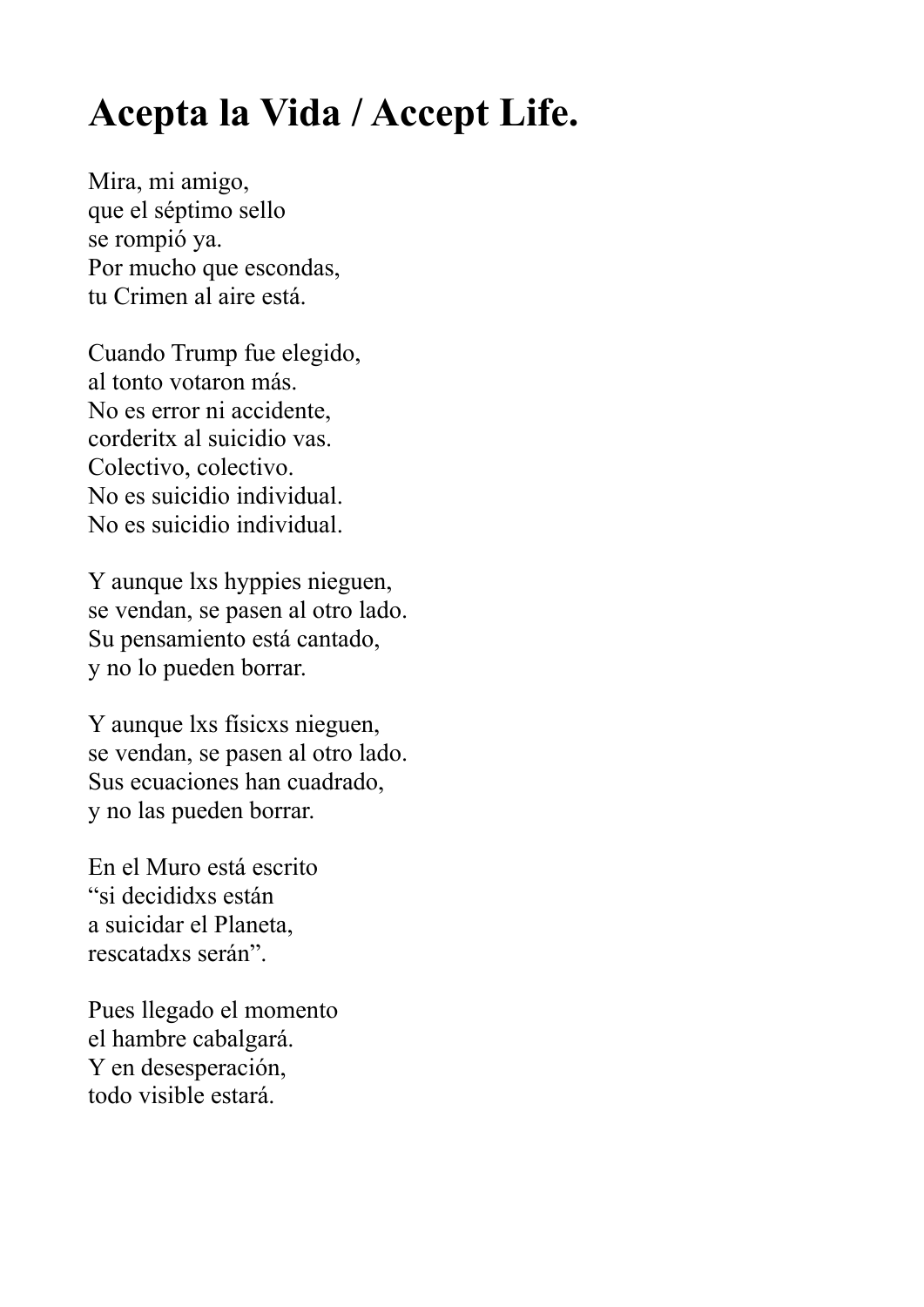Un secretito te cuento, Mensaje circulando está. Todo clarito y dispuesto. Elegirás Libertad. Elegirás Libertad.

Y aunque lxs hyppies nieguen, se vendan, se pasen al otro lado. Su pensamiento está cantado, y no lo pueden borrar.

Y aunque lxs físicxs nieguen, se vendan, se pasen al otro lado. Sus ecuaciones han cuadrado, y no las pueden borrar.

Tienes prisa horrorosa por borrar tu espantoso Crimen. No llegas a tiempo, todo se sabe ya.

Mira que es evidente, y tú deduciendo estás. El Mensaje no admite compasión nunca más.

Trágate tu vergüenza. No importa, lo mismo da. A la vista de la Muerte, Conoce la Libertad.

Luego ya morirás. Luego ya morirás. Luego ya morirás. Lo mismo da.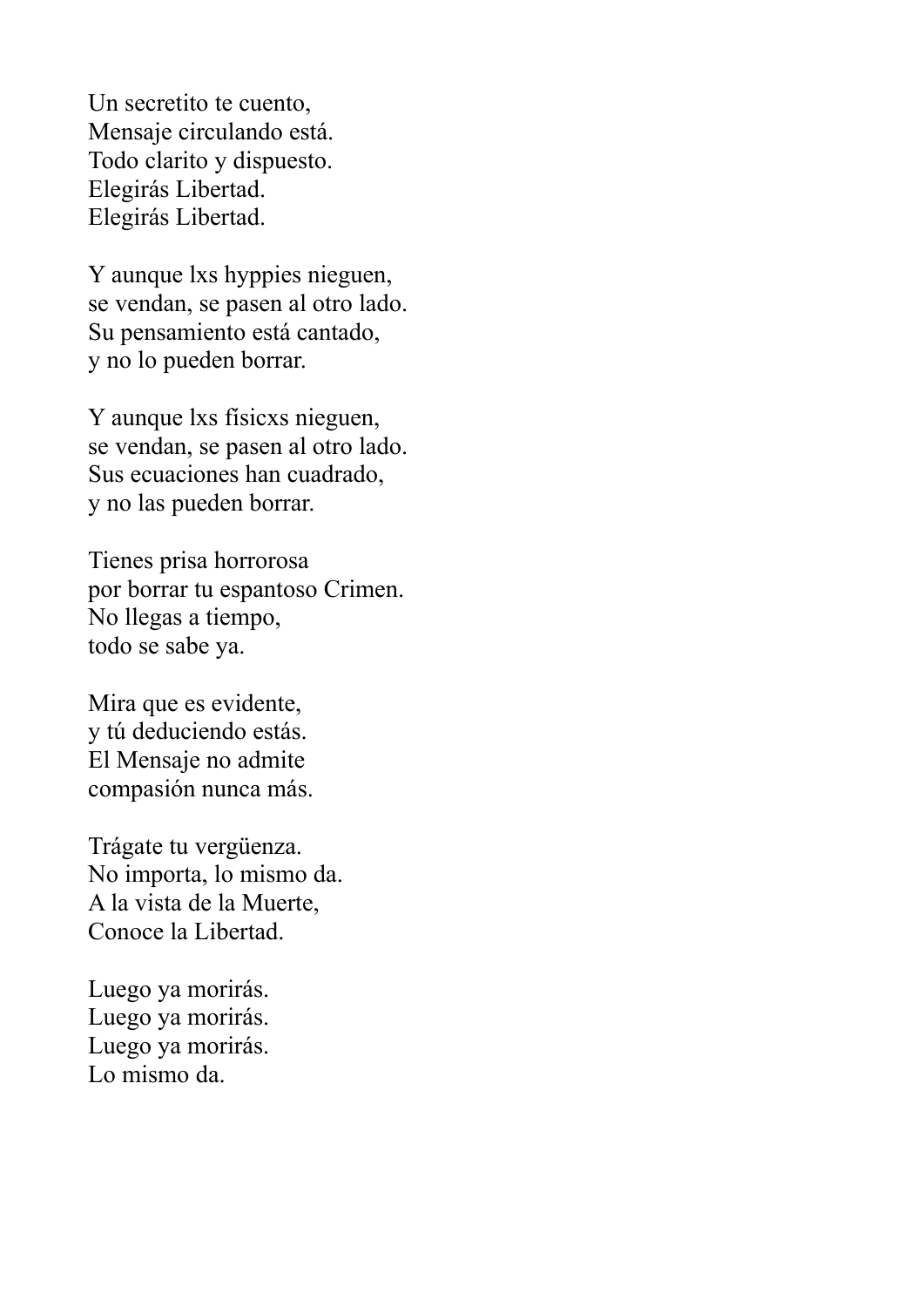Y aunque tú mismx niegues, te vendas, te pases al otro lado. Mira que está despejado el acceso a la Libertad.

Y aunque tú mismx niegues, te vendas, te pases al otro lado. Mira que está despejado el acceso a la Libertad.

Nadie se cree inmortal. Ésta es la llave. Con ella todo comprenderás.

Sal de la miseria, no te niegues a vivir. Experimenta la maravilla de existir. No importa que se acabe.

No dejas de comer un helado porque se vaya a acabar.

¿Qué Todopoderosismo es ése de negarse a vivir? Poder cometer cualquier crimen, porque suicidándote estás.

Todo está escrito en el Muro. Solo aprender a leer y hablar.

Ya no hay Secreto Humano. El Mensaje es muy claro.

Acepta tu futura muerte y la Vida tendrás. El espantoso Crimen atrás quedará.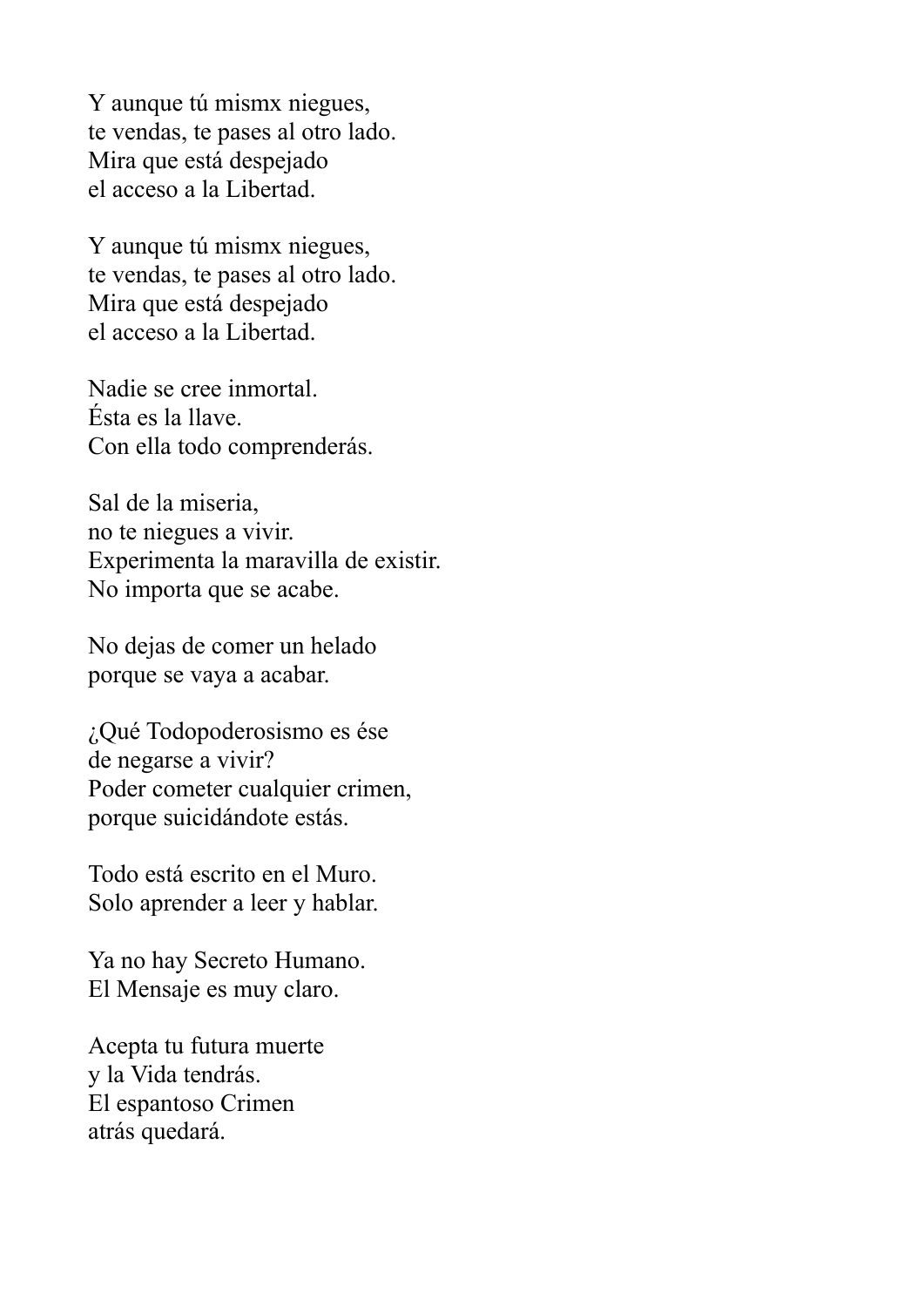Acepta la Vida, acepta la Libertad.

No al Suicidio Colectivo. No suicides el Planeta. Acepta la Libertad.

(Acepta la Vida, imbécil).

## **Accept Life.**

Look, my friend, that the seventh seal it's already broken. As much as you hide your Crime is in the air.

When Trump was elected, the fool was voted more. It's not a mistake or an accident, little lamb to suicide you go. Collective, collective. It is not individual suicide. It is not individual suicide.

And although the hyppies deny, they are sold, they go to the other side. Their thought is sung, and they can't erase it.

And although the physicists deny, they are sold, they go to the other side. Their equations have squared, and they can't erase it.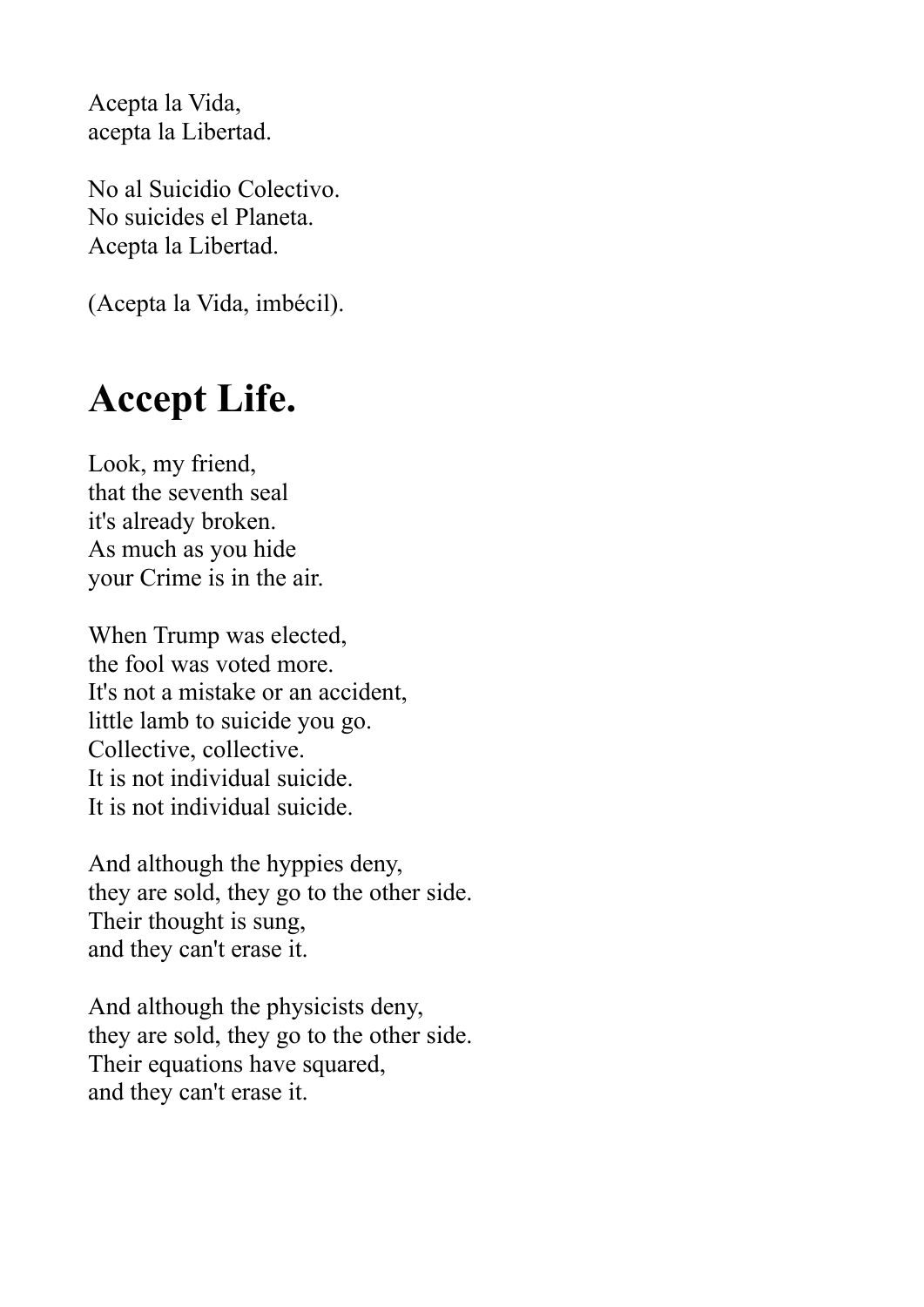On the Wall it is written to suicide the Planet, rescued they will be".

Well, when the time has come famine will ride. And in despair, everything will be visible.

I'll tell you a little secret Message circulating is. All clear and ready. You will choose Freedom. You will choose Freedom.

And although the hyppies deny, they are sold, they go to the other side. Their thought is sung, and they can't erase it.

And although the physicists deny, they are sold, they go to the other side. Their equations have squared, and they can't erase it.

You're in a terrible hurry for erasing your hideous Crime. You don't arrive on time, everything is already known.

Look, it's obvious, and you are deducting. The Message does not support compassion never again.

Swallow your shame. It doesn't matter, it's the same. At the sight of Death meet Freedom.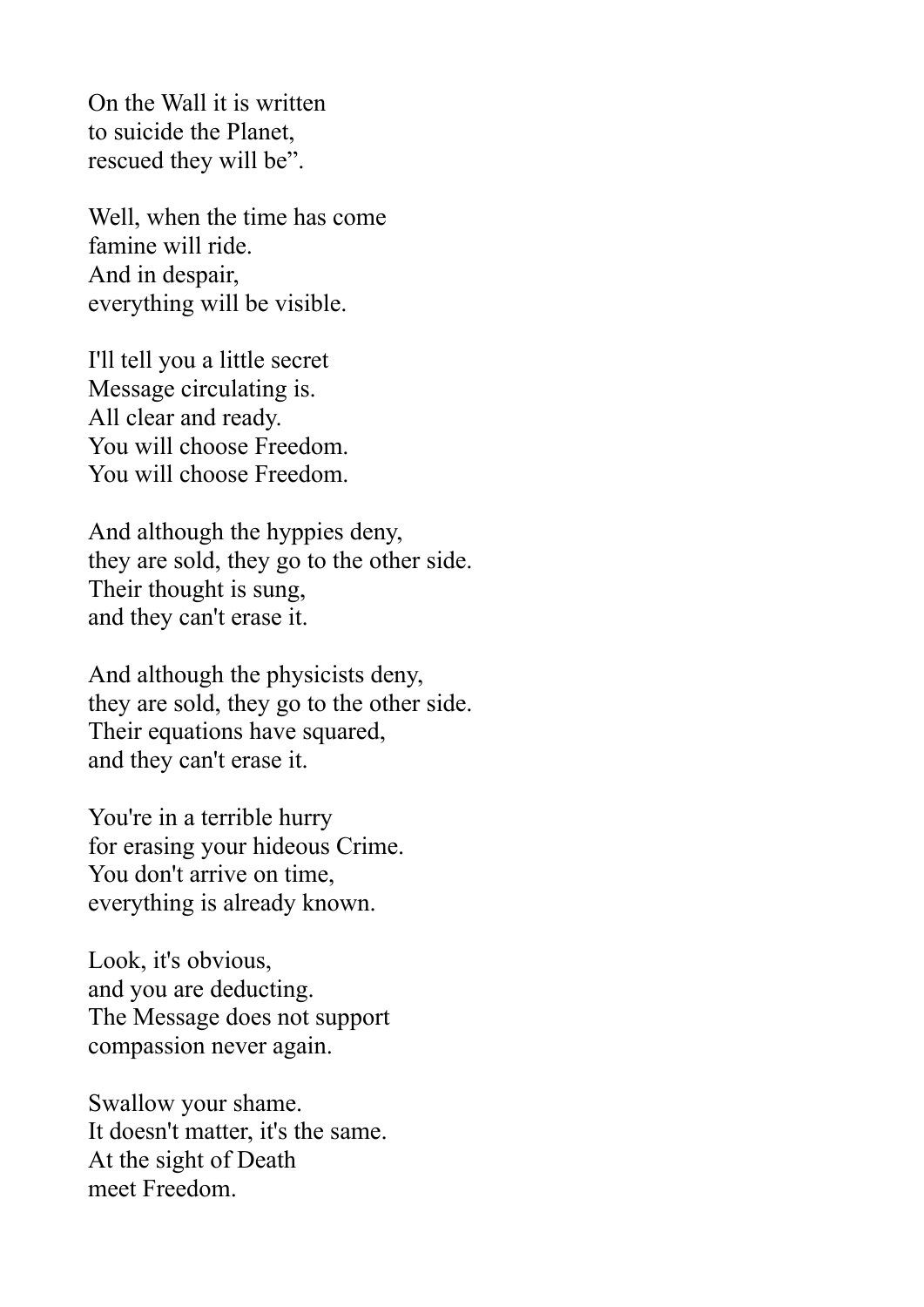Then you will die. Then you will die. Then you will die. It is the same.

And although you yourself deny, you sell yourself, you go to the other side. Look that clear it is access to freedom.

And although you yourself deny, you sell yourself, you go to the other side. Look that clear it is access to freedom.

Nobody thinks they are immortal. This is the key. With it you will understand everything.

Get out of misery, do not refuse to live. Experience the wonder of existing. It doesn't matter if it will over.

You don't stop eating ice cream because it's going to end.

What almighty is that of refusing to live? Being able to commit any crime, because you are committing suicide.

Everything is written on the Wall. Just learn to read and speak.

There is no longer a Human Secret. The Message is very clear.